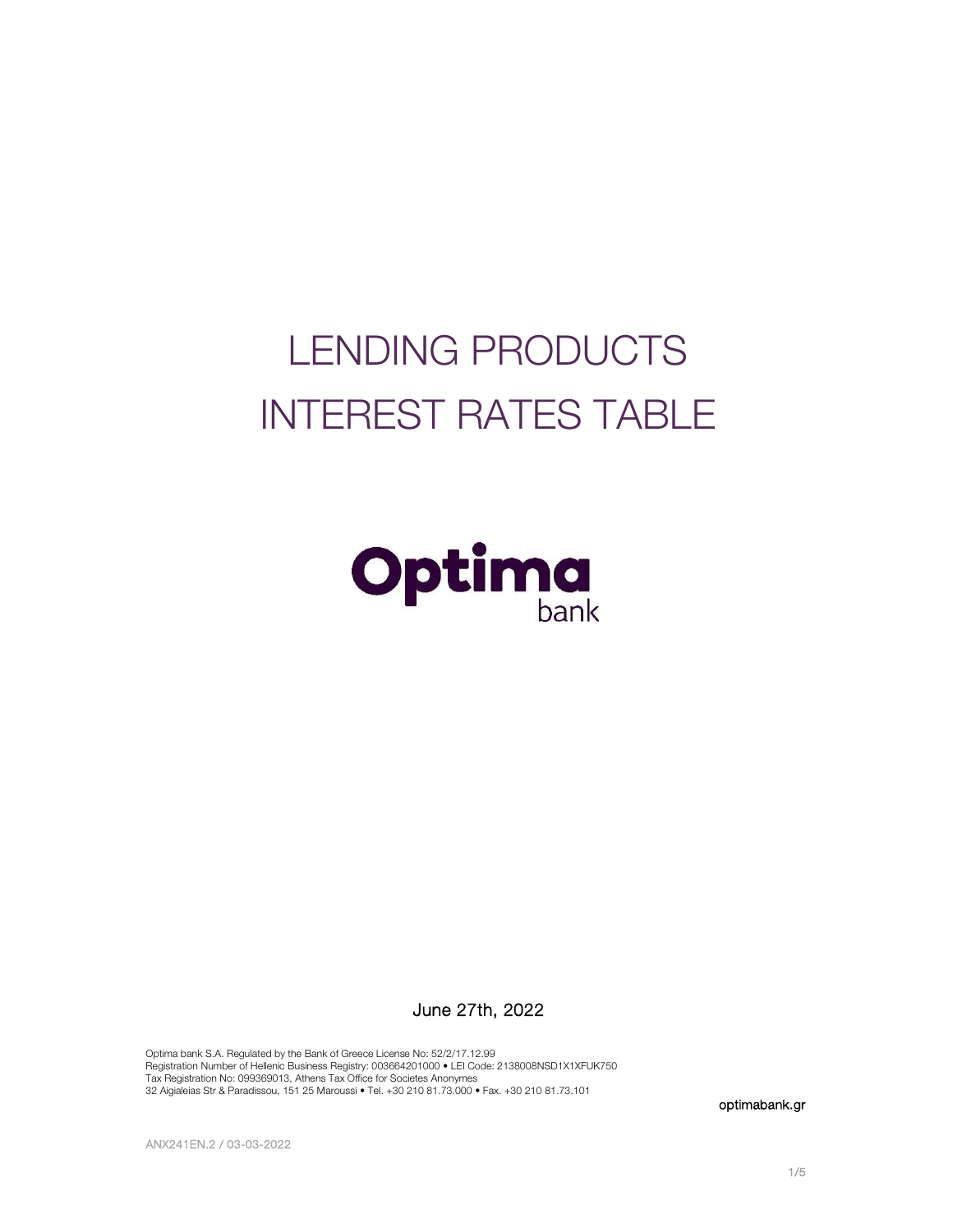

## LENDING PRODUCTS INTEREST RATES TABLE

## Versions

| <b>Version</b>        | Effective date |
|-----------------------|----------------|
| ANX241EN.1/30-12-2020 | $30-12-2020$   |
| ANX241EN.2/03-03-2022 | 03-03-2022     |
| ANX241EN.3/27-06-2022 | 27-06-2022     |

Optima bank S.A. Regulated by the Bank of Greece License No: 52/2/17.12.99 Registration Number of Hellenic Business Registry: 003664201000 • LEI Code: 2138008NSD1X1XFUK750<br>Tax Registration No: 099369013, Athens Tax Office for Societes Anonymes<br>32 Aigialeias Str & Paradissou, 151 25 Maroussi • Tel

optimabank.gr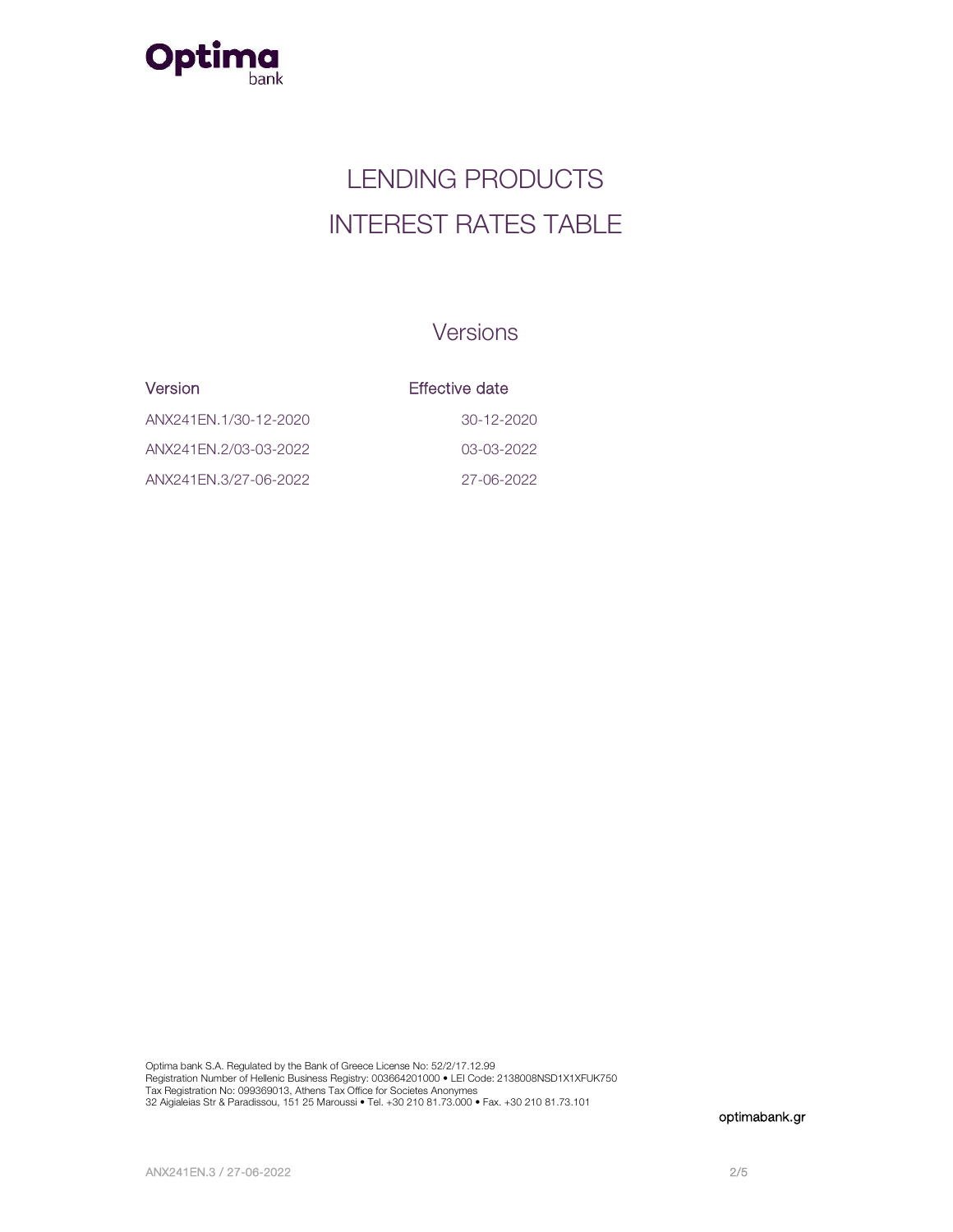

### General Remarks and Contract Contract Contract Contract Contract Contract Contract Contract Contract Contract C

- The present document is subject to periodic review.
- The interest rate of fixed terms loans is calculated as the sum of the Base Rate and a margin, which varies depending on the type of the loan and the specific approval terms. The contractual documents analyze explicitly the way the interest rate is calculated and applied.
- In case of arrears, a charge of 2.50% over the contractual interest rate is applied on the overdue debt (capital, interest and expenses). The charge is calculated from the 1st day of delay and is accrued every calendar semester.
- Further information and characteristics are available in the Banking Terms and Conditions and in any special terms and pre-contractual information on the respective product.

Optima bank S.A. Regulated by the Bank of Greece License No: 52/2/17.12.99 Registration Number of Hellenic Business Registry: 003664201000 • LEI Code: 2138008NSD1X1XFUK750 Tax Registration No: 099369013, Athens Tax Office for Societes Anonymes 32 Aigialeias Str & Paradissou, 151 25 Maroussi • Tel. +30 210 81.73.000 • Fax. +30 210 81.73.101

optimabank.gr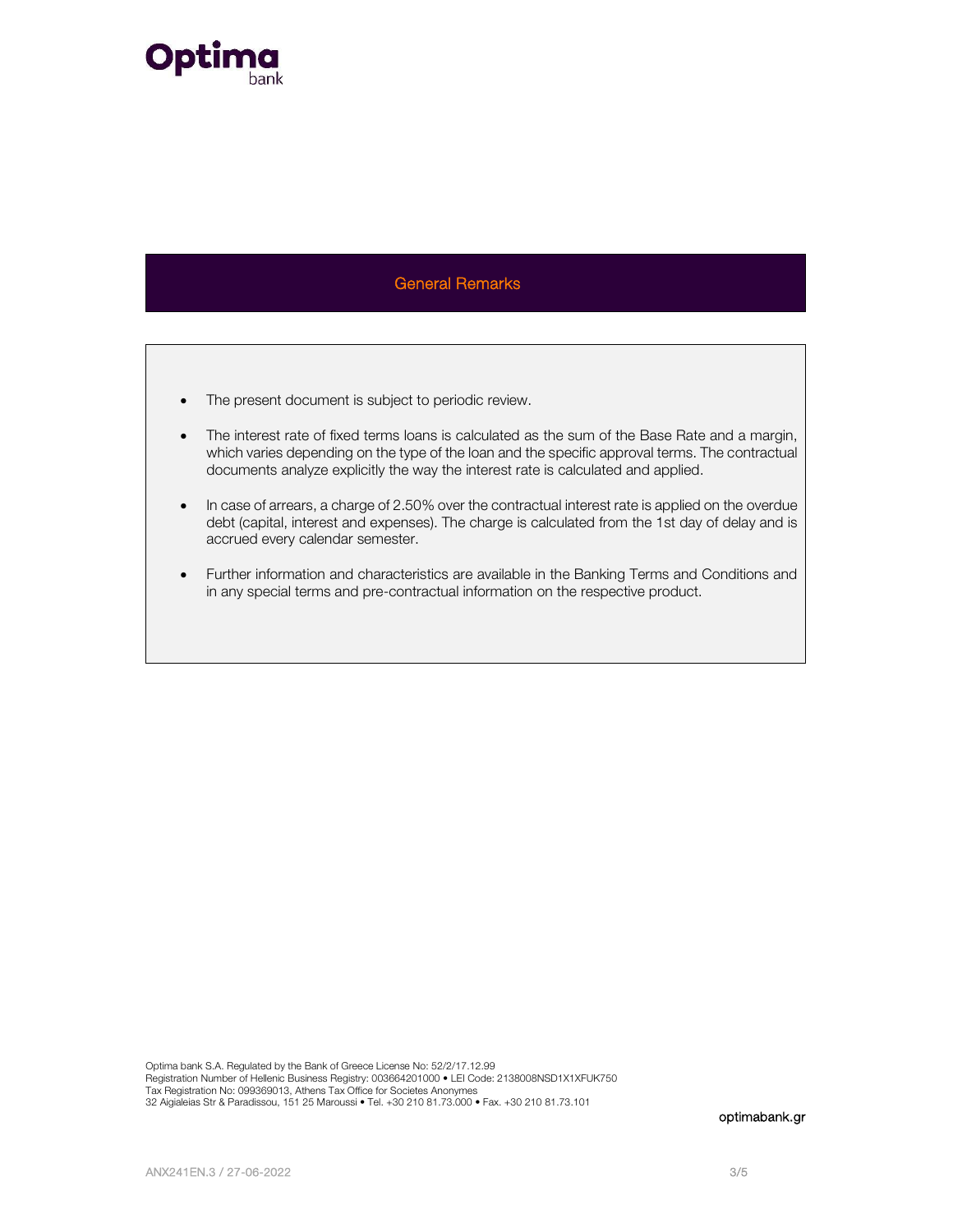

## 1. Credit Cards

- Interest rates are augmented by the levy specified in Law 128/1975 (0,60% per annum)
- Interest calculation on purchases starts from the day they are charged until the day they are repaid, based on a year of 365 days and the purchase interest rate
- Interest calculation on withdrawals starts from the date of transaction until the day they will be repaid, based on a year of 365 days and the interest rate of withdrawals

|     | <b>OPTIMA Credit MasterCard</b> | Επιτόκιο |
|-----|---------------------------------|----------|
|     | Purchase Rate %                 | 15.00%   |
| 1.2 | Withdrawals Rate %              | 17.00%   |

|                                                               | Mortgage Loans                                                                                                                                                                                                                                                                                                                                                                                                                                                                                                                                                                                                                                                                                                                                                                                                                                                                                                                                |
|---------------------------------------------------------------|-----------------------------------------------------------------------------------------------------------------------------------------------------------------------------------------------------------------------------------------------------------------------------------------------------------------------------------------------------------------------------------------------------------------------------------------------------------------------------------------------------------------------------------------------------------------------------------------------------------------------------------------------------------------------------------------------------------------------------------------------------------------------------------------------------------------------------------------------------------------------------------------------------------------------------------------------|
| $\bullet$<br>$\bullet$<br>$\bullet$<br>$\bullet$<br>$\bullet$ | The Base Rate of floating rate mortgage loans is the three-month Euribor (Euribor 3m): The<br>Euribor interest rate index and its prices are displayed over time on the website www.euribor-<br>ebf.eu, on the website www.bankofgreece.gr Economic Situation Bulletin, while it is published<br>daily in the daily electronic and written press<br>3m Euribor minimum rate is set to zero [0.00%]<br>The floating interest rate margin and the fixed interest rate for housing loans are adjusted within<br>the stated range based on the loan amount and the financing percentage (loan amount /<br>commercial value of the property (LTV), as estimated by the Bank)<br>Interest rates are augmented by the levy specified in Law 128/1975 (0,12% per annum)<br>The interest for housing loans is calculated monthly with the compound method taking into<br>account the current interest rate of the loan, on the basis of a 365-day year |

|     | Purpose of financing                  | <b>Type of Interest Rate</b> | <b>Interest Rate</b>                                                                                                                              |
|-----|---------------------------------------|------------------------------|---------------------------------------------------------------------------------------------------------------------------------------------------|
| 2.1 | House<br>Purchase/Construction/Repair | Floating                     | Euribor 3m plus margin<br>3.00%-4.00%                                                                                                             |
| 2.2 | House<br>Purchase/Construction/Repair | Fixed                        | 5 years: 3.50%-4.00%<br>10 years: 3.60%-4.10%<br>15 years: 3.80%-4.30%<br>20 years: 4.00%-4.50%<br>25 years: 4.10%-4.60%<br>30 years: 4.30%-4.80% |

Optima bank S.A. Regulated by the Bank of Greece License No: 52/2/17.12.99

Registration Number of Hellenic Business Registry: 003664201000 • LEI Code: 2138008NSD1X1XFUK750

Tax Registration No: 099369013, Athens Tax Office for Societes Anonymes 32 Aigialeias Str & Paradissou, 151 25 Maroussi • Tel. +30 210 81.73.000 • Fax. +30 210 81.73.101